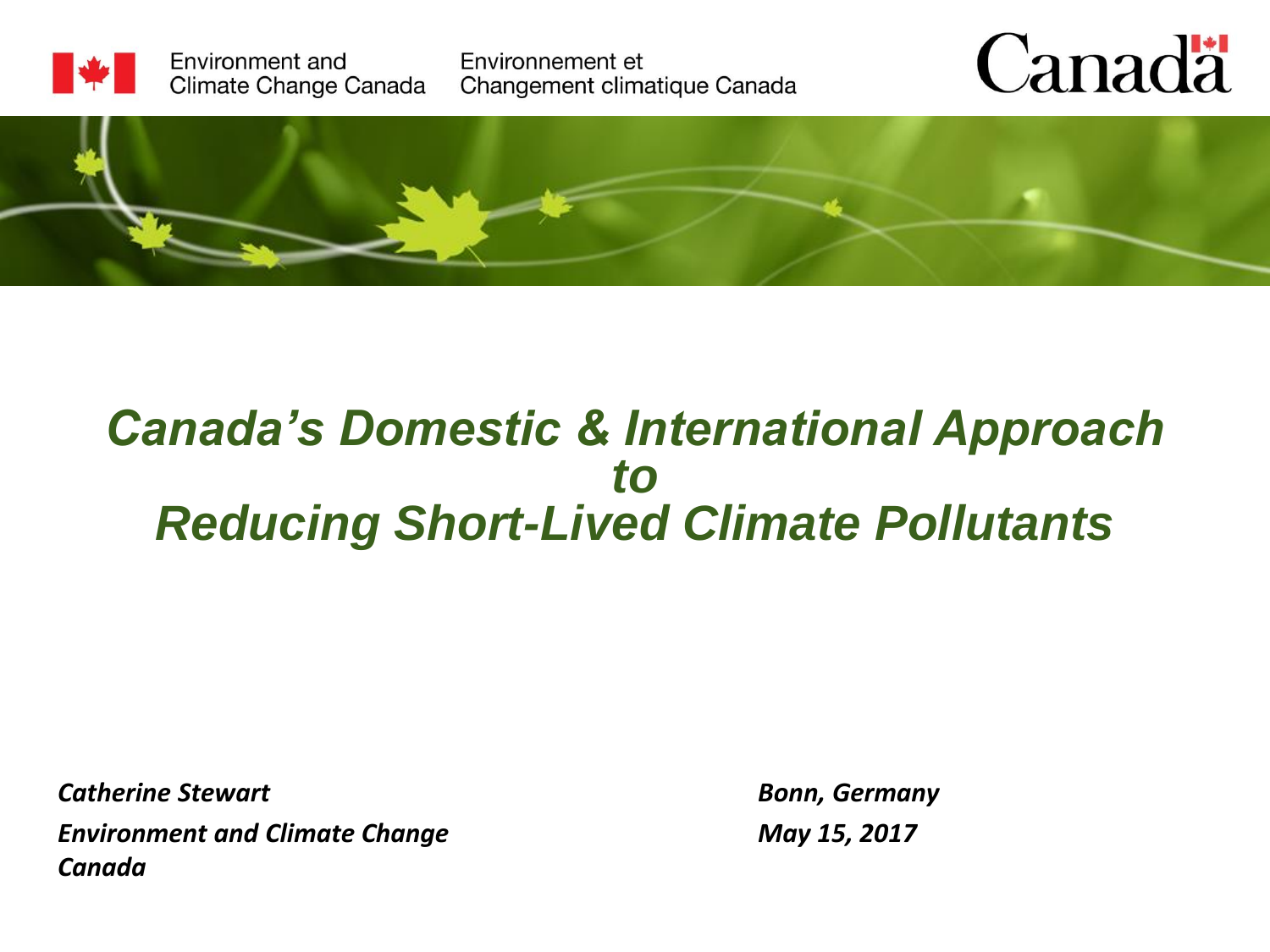### **A Comprehensive Approach to Addressing Climate Change and Air Quality**

- **Canada's Mid-Century Long-Term Low-Greenhouse Gas Development Strategy**:
	- Sets out a framework, and outlines potential GHG abatement opportunities, in the context of a low carbon economy by 2050.
- **The Pan-Canadian Framework on Clean Growth and Climate Change:** 
	- A collective Federal/Provincial/Territorial plan for reducing GHG emissions such as carbon dioxide, and building resilience to adapt to climate change.
	- Highlights the importance of addressing SLCPs and includes measures that will result in emission reductions.
- **Implementation of air pollutant regulations:**
	- Will reduce emissions of ozone precursors and black carbon (as a component of particulate matter) from key emitting sectors across Canada.



Environment and Climate Change Canada Page 2 – May 19, 2017

Environnement et Changement climatique Canada

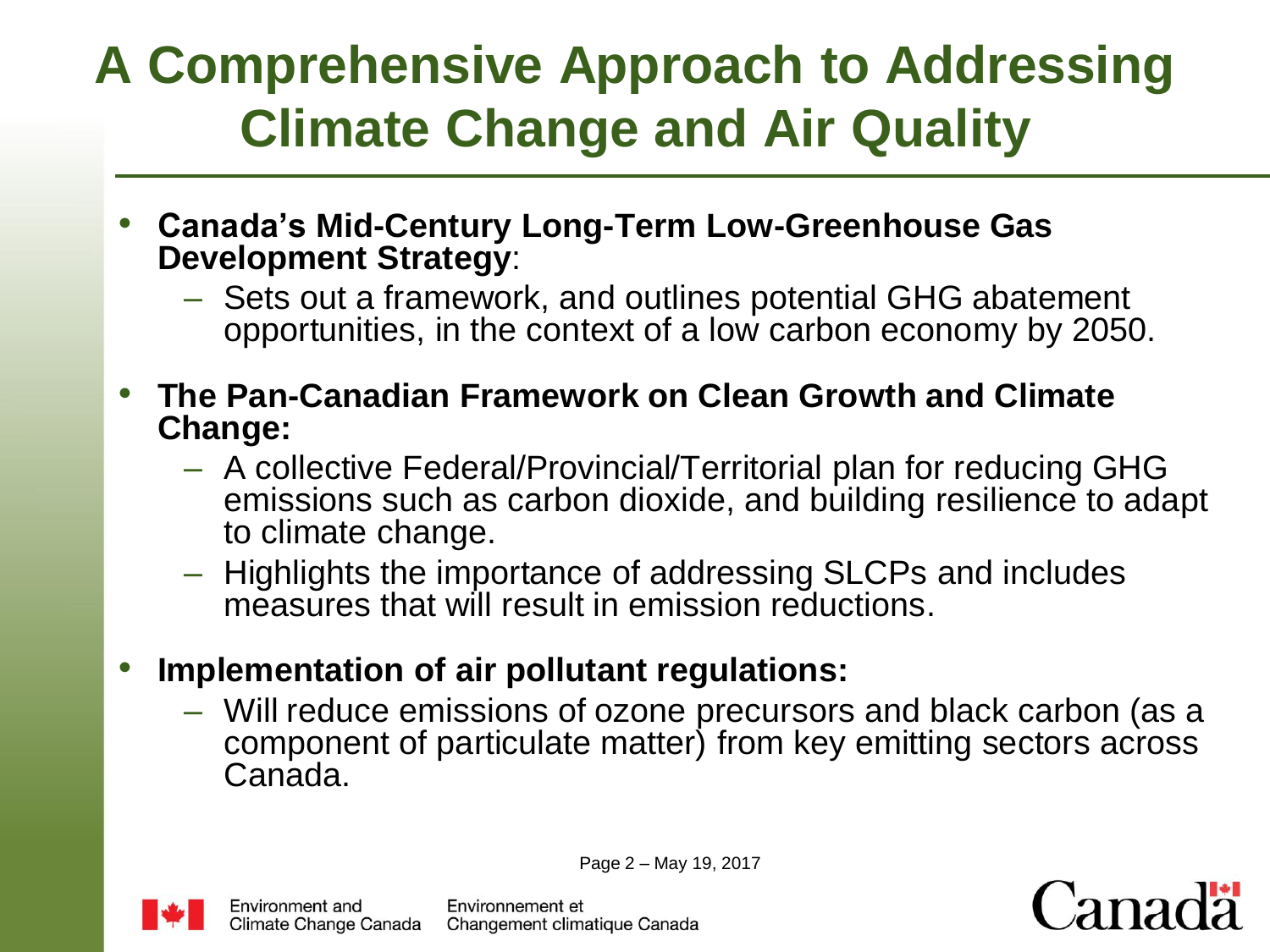# **Government of Canada Measures**

- Implementation of Canada's Air Quality Management System
	- Federal-provincial-territorial collaboration to improve and protect air quality:
		- Addresses key air pollutants from industrial sectors.
	- Multi-Sector Air Pollutants Regulations, the first set of mandatory industrial pollution emissions standards in Canada, targeting air pollutants including ozone precursors:
		- Engines, boilers and heaters, and the cement sector.
	- Emission regulations for fuels, and on-road and off-road vehicles and engines.
- Reducing reliance on diesel
	- Budget 2017 provided \$220 million over four years to help reduce reliance on diesel for electricity and heating in Northern, remote and Indigenous communities.
	- Investments in clean energy will result in reduced emissions of black carbon and other pollutants.

Page 3 – May 19, 2017



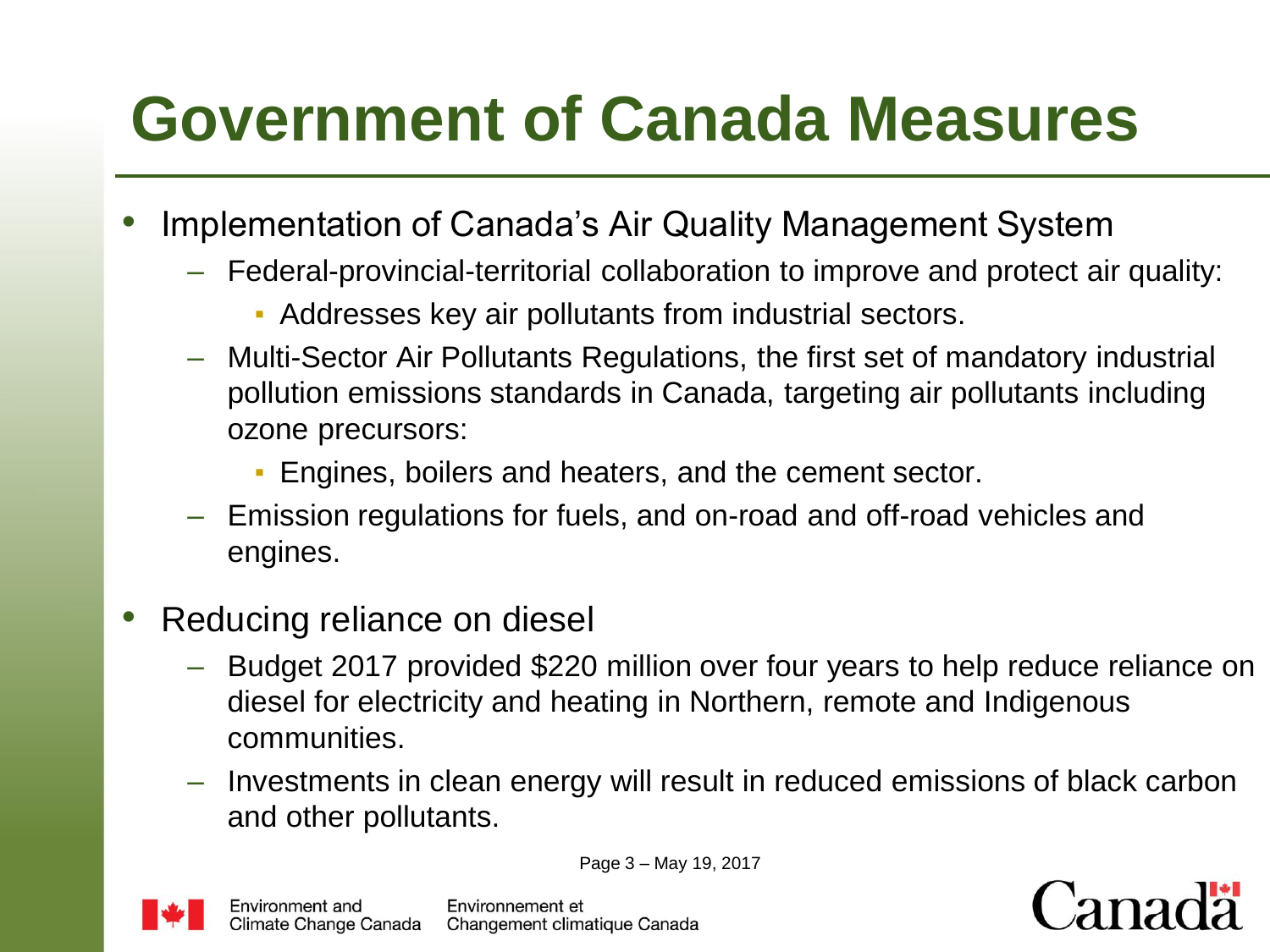#### **Government of Canada Measures (cont'd)**

- Proposed federal regulations for methane from oil and gas operations.
- Proposed regulations to phase down use of HFCs to support and implement the Kigali Amendment.
- Preliminary consultations on proposed regulations for air pollutant emissions from new stationary diesel engines.
- Measures to mitigate air pollutant emissions (including black carbon) from municipal wood-burning, including a model municipal by-law, and a code of practice for residential wood-burning appliances.
- Draft regulations limiting emissions from the rail sector.
- Budget 2017 secured ongoing funding for enhanced policy and mitigation actions to address SLCPs.
- Nationally Determined Contribution (NDC) recent submission includes references to reducing emissions of SLCPs, including black carbon.



Page 4 – May 19, 2017

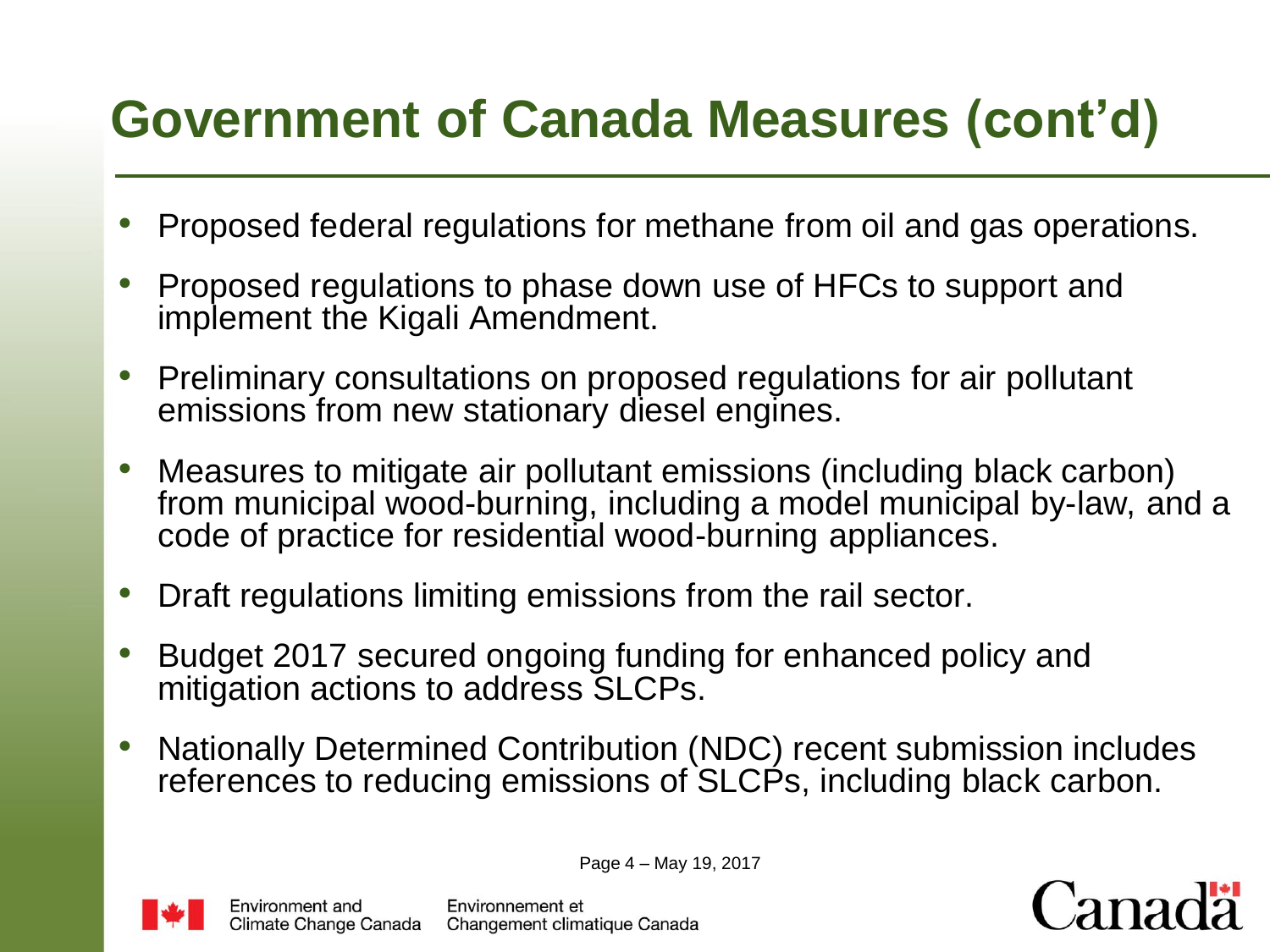#### **Environment and Climate Change Canada SLCP Strategy**

- Strategy developed by ECCC to address SLCPs comprehensively over the short- and longer-term – to be published soon.
- Strategy is based on 5 pillars for action that will better integrate the department's science, domestic mitigation and international engagement activities:
	- 1) enhancing domestic mitigation;
	- 2) enhancing science and communications;
	- 3) engaging in international fora;
	- 4) improving coordination of ECCC activities;
	- 5) collaborating with sub-national levels of government and other possible partners.



Page 5 – May 19, 2017



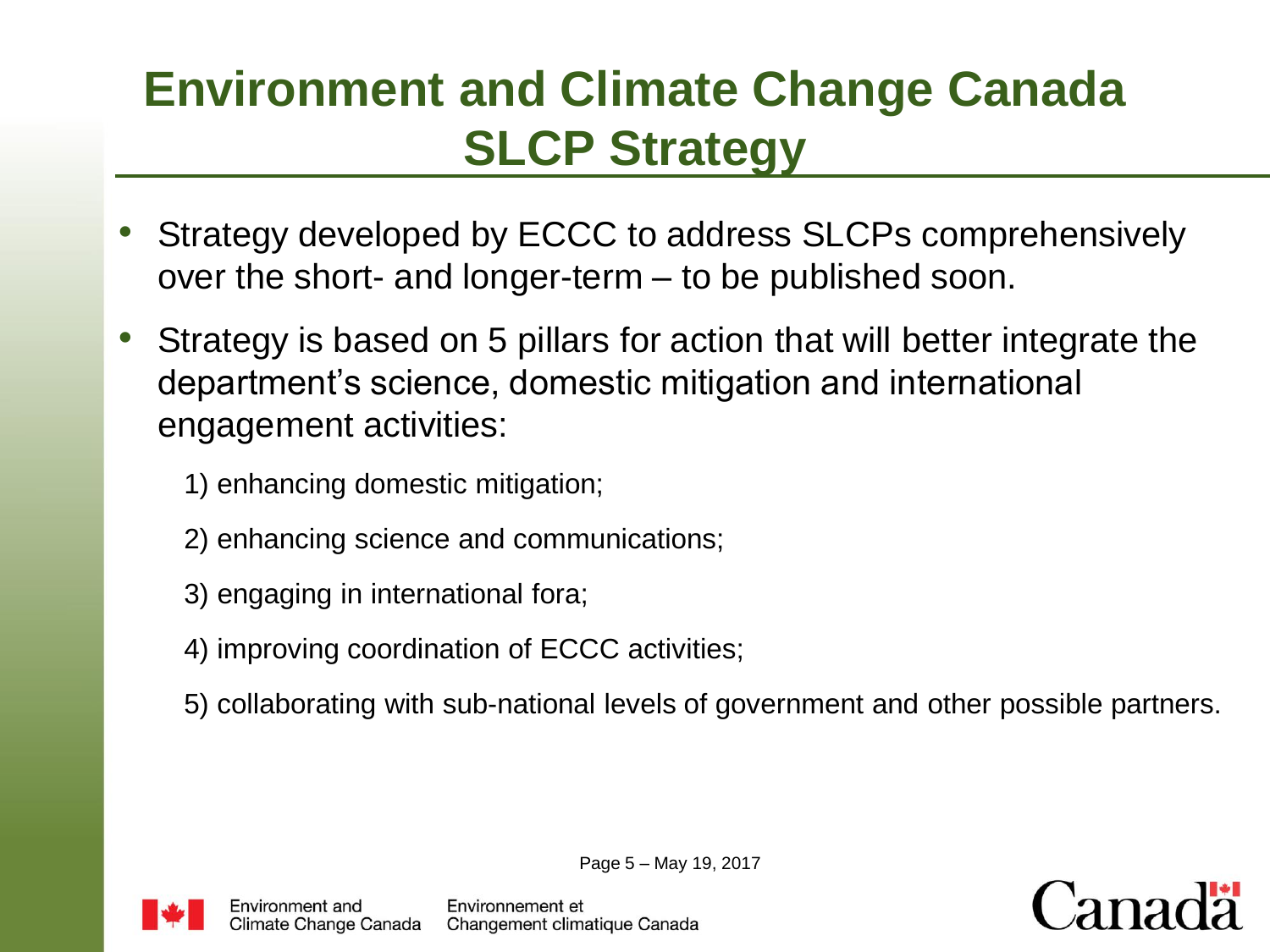### **International Climate Finance**

- In November 2015, pledged CAD \$2.65 billion over 5 years to help developing countries transition to low-carbon economies that are both sustainable and more resilient by:
	- Increasing adaptation financing to support the poorest and most vulnerable populations impacted by climate change;
	- Supporting the institutions and funds of the UNFCCC;
	- Supporting the implementation of Sustainable Development Goals;
	- Mobilizing private sector investment.



Page 6 – May 19, 2017

Environnement et Changement climatique Canada

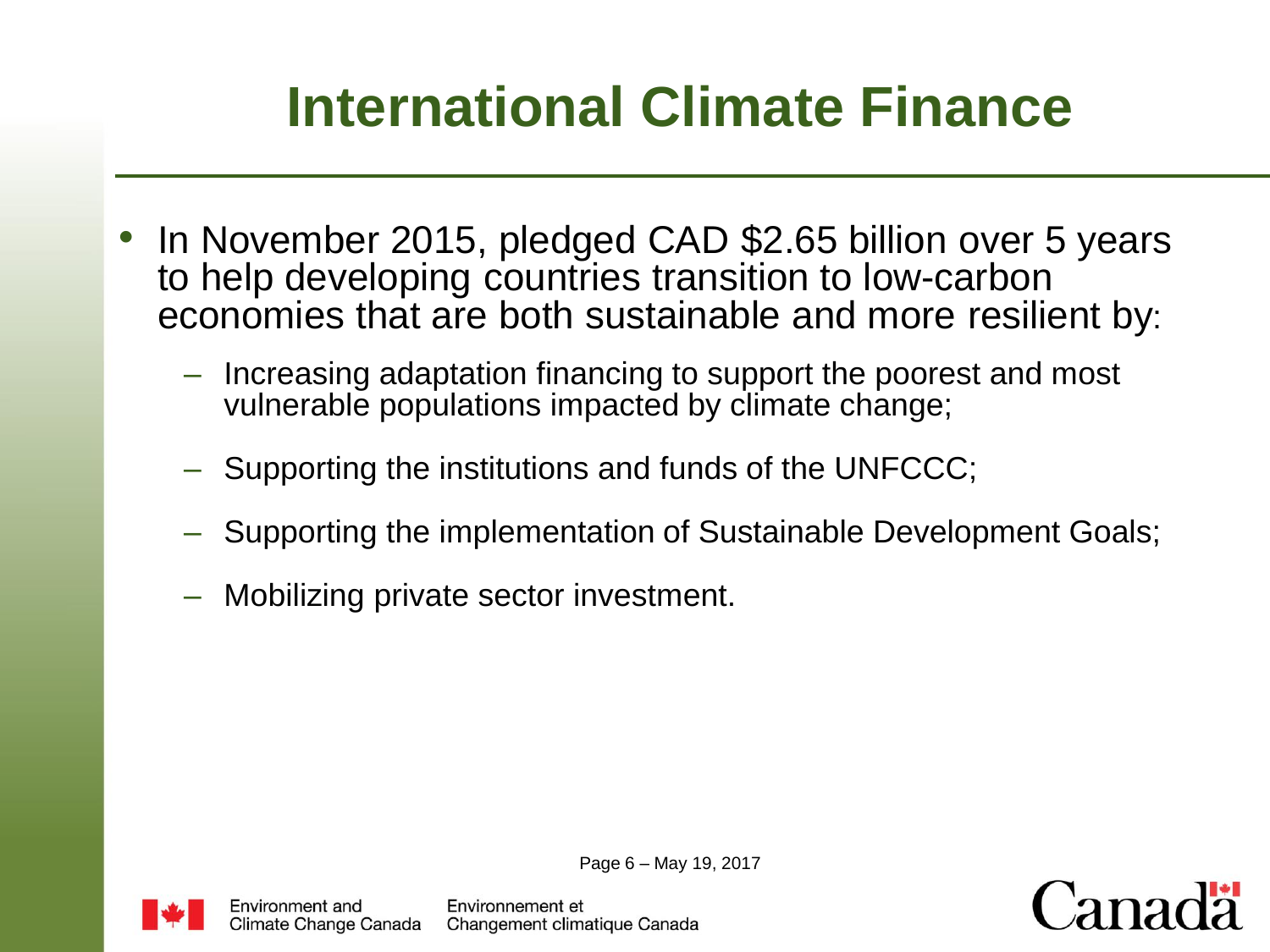#### **Funding for Short Lived Climate Pollutants**

- Recognizes the importance of supporting developing countries to reduce short-lived climate pollutant emissions through policy cooperation, technical expertise and financial support.
- \$35M over 5-years to address SLCPs, including:
	- \$10M to the CCAC Trust Fund;
	- \$25M to support mitigation actions with key partner countries and implement the Kigali Amendment.



Environment and Climate Change Canada Page 7 – May 19, 2017

Environnement et Changement climatique Canada